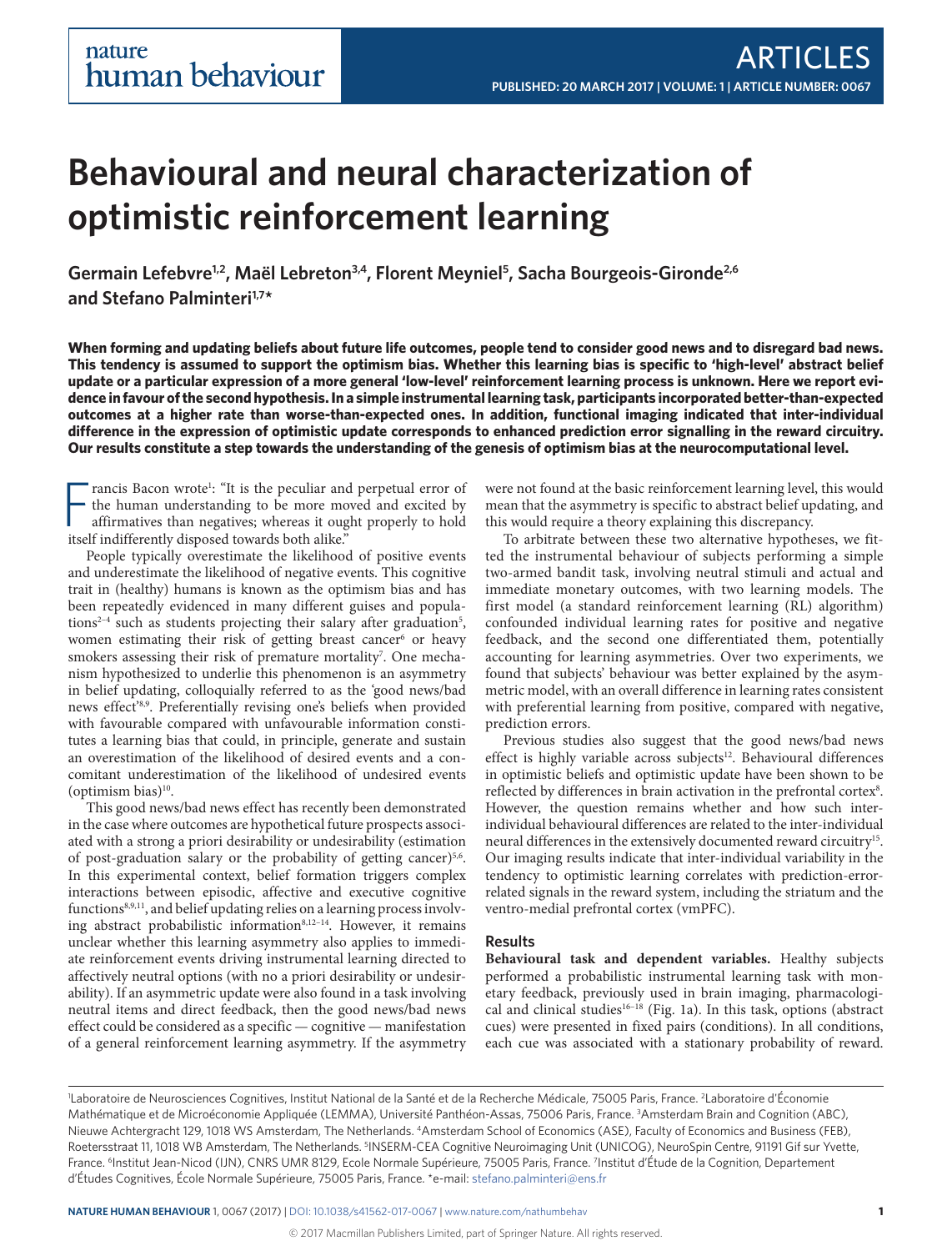In asymmetric conditions, the two reward probabilities differed between cues (25/75%). From asymmetric conditions, we extracted the rate of 'correct' response (selection of the best option) as a measure of performance [\(Fig. 1b](#page-1-0), left). In symmetric conditions, both cues had the same reward probabilities (25/25% or 75/75%), such that there was no intrinsic 'correct response'. In symmetric conditions, we extracted, for each subject and each symmetric pair, a 'preferred response' rate, defined as the choice rate of the option most frequently selected by a given subject (by definition, in more than 50% of trials). The preferred response rate, especially in the 25/25% condition, should be taken as a measure of the tendency to overestimate the value of one instrumental cue relative to the other, in the absence of actual outcome-based evidence ([Fig. 1b,](#page-1-0) right). In a first experiment  $(N=50)$  that subjects performed while being scanned by functional magnetic resonance imaging (fMRI), the task involved reward (+ $\epsilon$ 0.50) and reward omission ( $\epsilon$ 0), as the best and worst outcomes, respectively. In a second purely behavioural experiment ( $N=35$ ), the task involved reward ( $+60.50$ ) and punishment (−€0.50), as the best and worst outcomes, respectively. All the results presented in the main text concern experiment 1, except those of the section entitled "Optimistic reinforcement learning is robust across different outcome valences". Detailed behavioural and computational analyses for experiment 2 are presented in the Supplementary Information.

**Computational models.** We fitted the behavioural data with two reinforcement-learning models<sup>[19](#page-8-8)</sup>. The 'reference' model was represented by a standard Rescorla–Wagner model<sup>20</sup>, hereafter referred to as the RW model. The RW model learns option values by minimizing reward prediction errors. It uses a single learning rate (alpha: *α*) to learn from positive and negative prediction errors. The 'target' model was represented by a modified version of the RW model, hereafter referred to as the RW $\pm$  model. In the RW $\pm$  model, learning from positive and negative prediction errors is governed by different learning rates (alpha plus, *α*+, and alpha minus, *α*−, respectively). For  $\alpha^+ > \alpha^-$ , the RW $\pm$  model instantiates optimistic reinforcement learning (the good news/bad news effect); for  $\alpha^+ = \alpha^-$ , the RW $\pm$  instantiates unbiased reinforcement learning, just as in the RW model (the RW model is thus nested in the RW $\pm$  model); finally, for  $\alpha^+ < \alpha^-$ , the RW $\pm$  instantiates pessimistic reinforcement learning. In both models, the choices are taken by feeding the option values into a softmax decision rule, whose exploration/exploitation trade-off is governed by a 'temperature' parameter (*β*).

**Model comparison and analysis of model parameters.** We used Bayesian model comparison to establish which model better accounted for the behavioural data. For each model, we estimated the optimal free parameters by maximizing the likelihood of the participants' choices, given the models and sets of parameters. For each model and each subject, we calculated the Bayesian information criterion (BIC) by penalizing the maximum likelihood with the number of free parameters in the model. Random-effects BIC analysis indicated that the RW $\pm$  model explained the behavioural data better than the RW model (BIC<sub>RW</sub>=99.4  $\pm$  4.4, BIC<sub>RW±</sub>=93.6  $\pm$  4.7;  $t(49) = 2.9$ ,  $P = 0.006$ , paired *t*-test), even after accounting for its additional degree of freedom. A similar result was obtained when calculating the model exceedance probability using the BIC as an approximation of the model evidence<sup>21</sup> (Table 1). Having established that RW± was the best-fitting model, we compared the learning rates fitted for positive (good news:  $\alpha^+$ ) and negative (bad news:  $\alpha^-$ ) prediction errors. We found  $\alpha^+$  to be significantly higher than  $\alpha$ <sup>−</sup> ( $\alpha$ <sup>+</sup>=0.36 ± 0.05,  $\alpha$ <sup>−</sup> =0.22 ± 0.05,  $t$ (49)=3.8, *P* < 0.001, paired *t*-test). To summarize, model comparison indicated that, in our simple instrumental learning task, the best-fitting model is the model with different learning rates for learning from positive and negative predictions errors  $(RW<sub>±</sub>)$ . Crucially, learning rates

# Articles **Nature Human Behaviour**



<span id="page-1-0"></span>**Figure 1 | Behavioural task and variables. a**, The task's conditions and contingencies. Subjects selected between left and right symbols. Each symbol was associated with a stationary probability (*P*= 0.25 or 0.75) of winning €0.50 and a reciprocal probability (1 – *P*) of getting nothing (first experiment) or losing €0.50 (second experiment). In two conditions (rightmost column), the reward probability was the same for both symbols ('symmetric' conditions), and in two other conditions (leftmost column), the reward probability was different across symbols ('asymmetric' conditions). Note that the symbols-to-conditions assignment was randomized across subjects. **b**, Dependent variables. In the left panel, the histograms show the correct choice rate (that is, choices directed toward the most rewarding stimulus in the asymmetric conditions). In the right panel, the histograms show the preferred option choice rate (that is, the option chosen by subjects in more than 50% of the trials; this measure is relevant only in the symmetric conditions, where there is no intrinsic correct response). n/a, not applicable. Bars indicate the mean and error bars indicate the s.e.m. Data are taken from both experiments (*N*= 85).

comparison indicated that instrumental values are preferentially updated following positive prediction errors, which is consistent with an optimistic bias operating when learning from immediate feedback (optimistic reinforcement learning).

**Computational phenotyping.** To categorize subjects, we computed for each individual the between-model BIC difference  $(\Delta BIC = BIC_{RW} - BIC_{RW\pm})$  (see Methods). The  $\Delta BIC$  quantifies, at the individual level, the improvement in goodness of fit on moving from the RW to the RW $\pm$  model, or in other words, the fit improvement assuming different learning rates for positive and negative prediction errors. Subjects with a negative ∆BIC (*N*=25, in the first experiment) are subjects whose behaviour is better explained by the RW model and who therefore learn in an unbiased manner (hereafter referred to as RW subjects) [\(Fig. 2a\)](#page-2-0). Subjects with a positive ∆BIC (*N*=25, in the first experiment) are subjects whose behaviour is better explained by asymmetric learning (hereafter referred to as RW± subjects).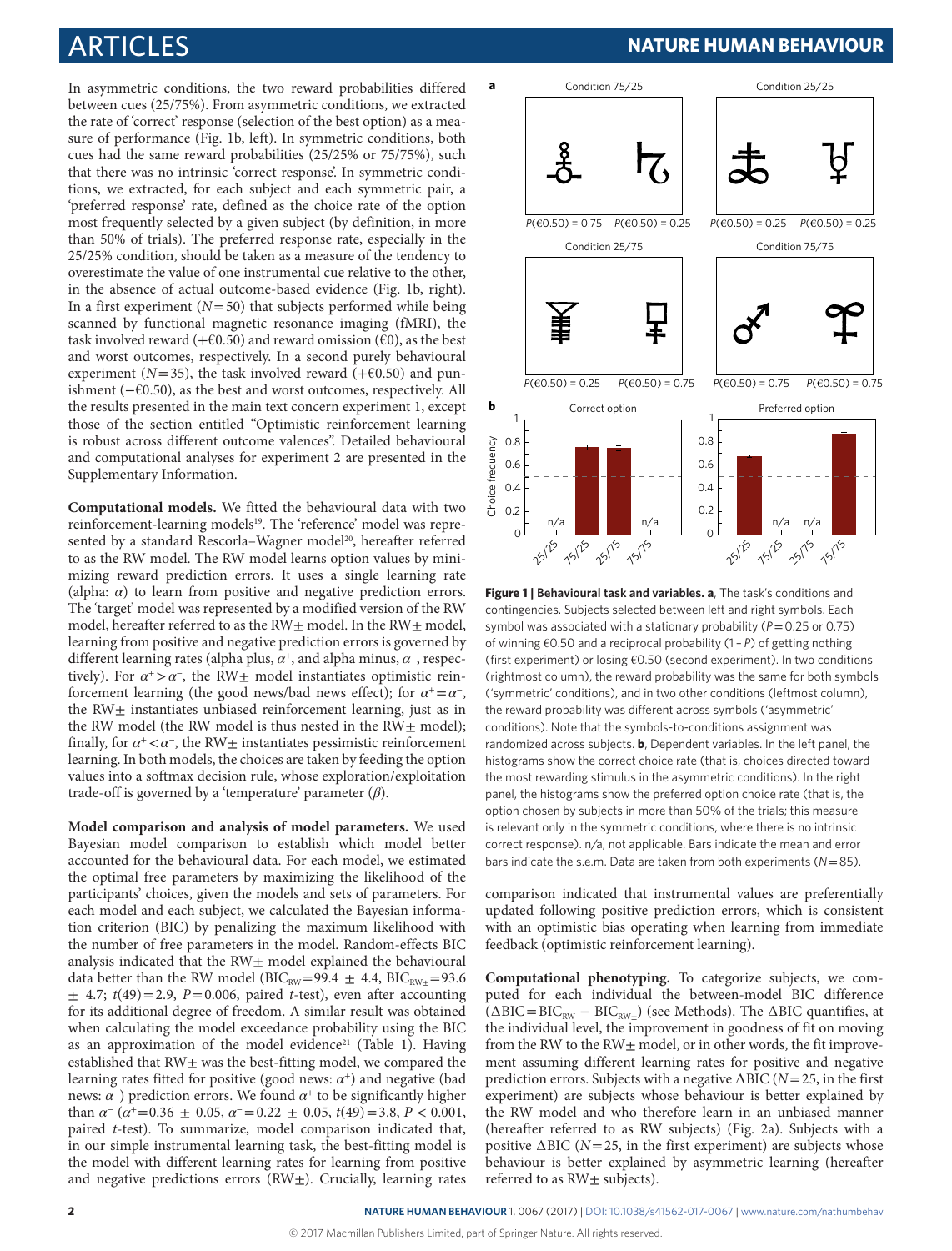# **NATURE HUMAN BEHAVIOUR**

<span id="page-2-1"></span>**Table 1 | Model fitting and parameters in the two experiments.**

| <b>Rabic Terroger memig and parameters in the two experiments.</b> |                |                |           |           |                          |                           |                          |                 |
|--------------------------------------------------------------------|----------------|----------------|-----------|-----------|--------------------------|---------------------------|--------------------------|-----------------|
| Experiment/model                                                   | LLmax          | <b>BIC</b>     | <b>XP</b> | <b>MF</b> | $\alpha$                 | $\alpha^+$                | $\alpha$ <sup>-</sup>    | $1/\beta$       |
| Experiment $1(N=50)$                                               |                |                |           |           |                          |                           |                          |                 |
| RW model                                                           | $45.1 \pm 2.2$ | $99.4 + 4.4$   | 0.17      | 0.43      | $0.32 + 0.05$            | $\overline{\phantom{0}}$  | $\overline{\phantom{0}}$ | $0.16 + 0.03$   |
| $RW_{\pm}$ model                                                   | $40.0 + 2.4$   | $93.6 + 4.7$ * | 0.83      | 0.57      | $\overline{\phantom{a}}$ | $0.36 + 0.05^{\dagger}$   | $0.22 + 0.05$            | $0.13 + 0.03$   |
| Experiment 2 ( $N = 35$ )                                          |                |                |           |           |                          |                           |                          |                 |
| RW model                                                           | $44.2 + 2.9$   | $97.6 + 5.9$   | 0.10      | 0.39      | $0.24 + 0.05$            | $\overline{\phantom{a}}$  | $\overline{\phantom{0}}$ | $0.53 + 0.16$   |
| $RW_{\pm}$ model                                                   | $38.1 \pm 3.0$ | $89.8 + 6.0*$  | 0.90      | 0.61      | $\overline{\phantom{a}}$ | $0.45 \pm 0.06^{\dagger}$ | $0.18 \pm 0.05$          | $0.30 \pm 0.10$ |

The table summarizes, for each model, its fitting performances and its average parameters: LLmax, maximal log likelihood; BIC, Bayesian information criterion (computed from LLmax); XP, exceedance probability; MF, model frequency; *α*, learning rate for both positive and negative prediction errors (RW model); *α*<sup>+</sup>, learning rate for positive prediction errors; *α*– , average learning rate for negative prediction errors (RW± model); 1/*β*, average inverse of model temperature. Data are expressed as mean ± s.e.m. \**P*< 0.01 comparing the two models. † *P*< 0.001 comparing the two learning rates.

To test this hypothesis, learning rates fitted with the  $RW_{\pm}$  model were entered into a two-way ANOVA with group (RW and RW±) and learning rate type ( $\alpha$ <sup>+</sup> and  $\alpha$ <sup>-</sup>) as between- and within-subjects factors, respectively. The ANOVA showed a main effect of learning rate type ( $F(1,48) = 16.5$ ,  $P < 0.001$ ) with  $\alpha^+$  higher than  $\alpha^-$ . We also

found a main effect of group  $(F(1,48)=10.48, P=0.002)$  and a significant interaction between group and learning rate type  $(F(1,48)=7.8$ , *P*=0.007). Post-hoc tests revealed that average learning rates for positive prediction errors did not differ among the two groups:  $\alpha^+_{\text{RW}} = 0.45 \pm 0.08$  and  $\alpha^+_{\text{RW}\pm} = 0.27 \pm 0.06$  (*t*(48) = 1.7, *P* = 0.086,



<span id="page-2-0"></span>**Figure 2 | Behavioural and computational identification of optimistic reinforcement learning. a**, Model comparison. The graphic displays the scatter plot of the BIC calculated for the RW model as a function of the BIC calculated for the RW± model. Smaller BIC values indicate better fits. Subjects are clustered in two populations according to the BIC difference ( $\Delta$ BIC<sub>RW</sub> − BIC<sub>RW</sub> − BIC<sub>RW±</sub>) between the two models. RW± subjects (displayed in red) are characterized by a positive ∆BIC, indicating that the RW± model better explains their behaviour. RW subjects (grey) are characterized by a negative ∆BIC, indicating that the RW model better explains their behaviour. **b**, Model parameters. The graphic displays the scatter plot of the learning rate following positive prediction errors (*α*<sup>+</sup>) as a function of the learning rate following negative prediction errors (*α*<sup>−</sup>), obtained from the RW± model. 'Unbiased' learners are characterized by similar learning rates for both types of prediction errors. 'Optimistic' learners are characterized by a bigger learning rate for positive than for negative prediction errors. 'Pessimistic' learners are characterized by the opposite pattern. **c**, The histograms show the RW± model free parameters (the learning rates + and –, and the inverse temperature 1/*β*) as a function of the subjects' populations. **d**, Actual and simulated choice rates. Histograms represent the observed and dots represent the model simulations of choices for both populations and both models, respectively for correct option (extracted from asymmetric condition), and for preferred option (extracted from the symmetrical condition 25/25%; see [Fig. 1a](#page-1-0)). Model simulations are obtained using the individual best-fitting free parameters. Bars indicate the mean, and error bars indicate the s.e.m. \*\* *P*< 0.01, \*\*\**P*< 0.001, two-sample, two-sided *t*-test. ns, not significant. Data are taken from the first experiment (*N*= 50).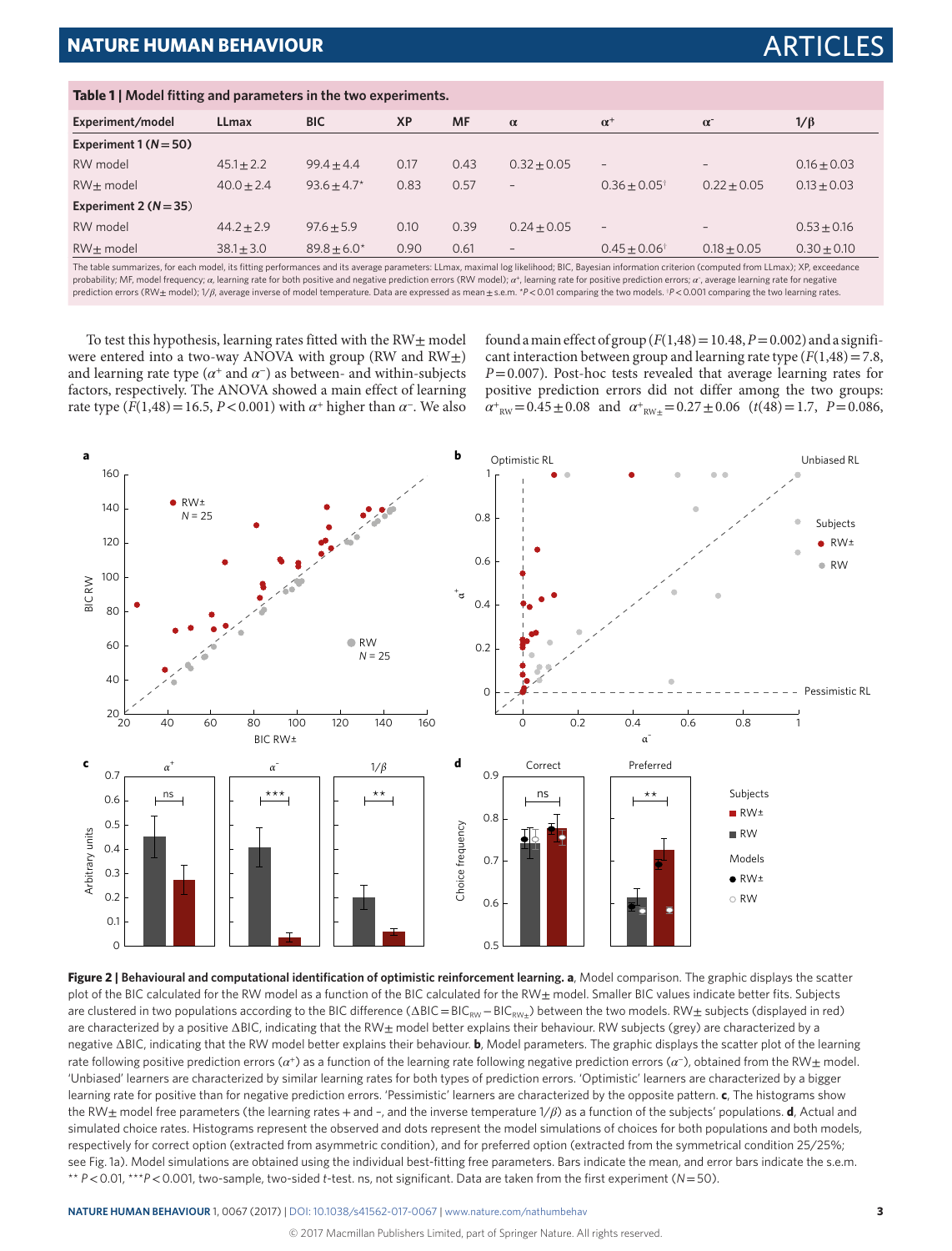# <span id="page-3-0"></span>**Table 2 | Behavioural and simulated data.**

| Experiment/model                                                                                                                                                                                      | Correct<br>response | <b>Correct response</b><br>(RW model) | <b>Correct response</b><br>(RW+ model) | Preferred<br>response | <b>Preferred response</b><br>(RW model) | <b>Preferred response</b><br>$(RW + model)$ |  |
|-------------------------------------------------------------------------------------------------------------------------------------------------------------------------------------------------------|---------------------|---------------------------------------|----------------------------------------|-----------------------|-----------------------------------------|---------------------------------------------|--|
| Condition(s)                                                                                                                                                                                          | Asymmetric          |                                       |                                        | Symmetric (25/25%)    |                                         |                                             |  |
| Experiment $1(N=50)$                                                                                                                                                                                  |                     |                                       |                                        |                       |                                         |                                             |  |
| RW group                                                                                                                                                                                              | $74.25 + 3.65$      | $75.20 + 2.55$                        | $75.35 \pm 2.42$                       | $61.5 + 1.94$         | $58.14 \pm 0.67$                        | $59.47 \pm 0.81$                            |  |
| $RW +$ group                                                                                                                                                                                          | $77.83 \pm 3.25$    | $75.58 + 1.94$                        | $77.75 + 1.44$                         | $72.75 + 2.63*$       | $58.84 \pm 0.55$                        | $69.36 + 0.99$                              |  |
| Experiment 2 ( $N = 35$ )                                                                                                                                                                             |                     |                                       |                                        |                       |                                         |                                             |  |
| RW group                                                                                                                                                                                              | $73.28 + 4.63$      | $73.65 + 3.58$                        | $73.72 + 3.49$                         | $61.89 + 2.12$        | $57.34 + 1.14$                          | $59.82 \pm 1.35$                            |  |
| $RW_{\pm}$ group                                                                                                                                                                                      | $75.23 + 4.73$      | $75.29 + 2.63$                        | $77.70 + 1.86$                         | $73.73 + 3.34*$       | $58.33 \pm 0.98$                        | $70.74 \pm 2.08$                            |  |
| The table summarizes for each experiment and each group of subjects, behavioural and simulated dependent variables; both real and simulated correct response rates in asymmetric conditions, and both |                     |                                       |                                        |                       |                                         |                                             |  |

The table summarizes for each experiment and each group of subjects, behavioural and simulated dependent variables: both real and simulated correct response rates in asymmetric conditions, and both<br>real and simulated prefe

two-sample *t*-test). In contrast, average learning rates for negative prediction errors were significantly different between groups,  $a<sup>-</sup>_{RW} = 0.41 \pm 0.08$  and  $a<sup>-</sup>_{RW\pm} = 0.04 \pm 0.02$  (*t*(48) = 4.6, *P* < 0.001, two-sample *t*-test). In addition, an asymmetry in learning rates was detected within the RW $\pm$  group, where  $\alpha^+$  was higher than  $a^{-}$  (*t*(24) = 5.1, *P* < 0.001, paired *t*-test) but not within the RW group  $(t(24)=0.9, P=0.399,$  paired *t*-test). Thus, RW $\pm$  subjects specifically drove the learning rate asymmetry found in the whole population. In contrast, the RW subjects displayed 'unbiased' (as opposed to 'optimistic') instrumental learning [\(Fig. 2b and c\)](#page-2-0).

Interestingly, the exploration rate (captured by the 1/*β* 'temperature' parameter) was also found to be significantly different between the two groups of subjects,  $1/\beta_{\text{RW}} = 0.20 \pm 0.05$  and  $1/\beta_{\text{RW}_{\pm}} = 0.06 \pm 0.01$  $(t(48)=2.9, P=0.006,$  two-sample *t*-test). Importantly, the maximum likelihood of the reference model (RW) did not differ between the two groups of subjects, indicating similar baseline quality of fit  $(94.94 \pm 5.00$  and  $103.91 \pm 3.72$  for RW and RW $\pm$  subjects respectively, *t*(48)=−1.0, *P*=0.314, two-sample *t*-test). Accordingly, the difference in the exploration rate parameter cannot be explained by differences in the quality of fit (noisiness of the data). This suggests that optimistic reinforcement learning, observed in RW± subjects, is also associated with exploitative, as opposite to explorative, behaviour [\(Fig. 2c](#page-2-0)). Importantly, model simulation-based assessment of parameter recovery indicated that the two effects (learning rate asymmetry and lower exploration/exploitation trade-off) can be independently and correctly retrieved, ruling out the possibility that this twofold result is an artifact of the parameter optimization procedure (see Supplementary Information and Supplementary Fig. 7). To summarize, RW± subjects are characterized by two computational features: over-weighting positive prediction errors and over-exploiting previously rewarded options.

**Behavioural signature distinguishing optimistic from unbiased subjects.** To analyse the behavioural consequences of optimistic, as opposed to unbiased, learning and to confirm our model-based results with model-free behavioural observations, we compared the task's dependent variables for our two groups of subjects [\(Fig. 2d,](#page-2-0) [Table 2\)](#page-3-0). The correct response rate did not differ between groups (*t*(48)=−0.7323, *P*=0.467, two-sample *t*-tests). However, the preferred response rate in the 25/25% condition was significantly higher for the RW $\pm$  group than for the RW group ( $t(48) = -3.4$ ,  $P = 0.001$ , two-sample *t*-test). Note that the same analysis performed on the 75/75% condition provided similar results (*t*(48)=−2.66, *P*=0.01, two-sample *t*-test).

To validate the ability of the  $RW\pm$  model to capture this difference, we performed simulations using both models and submitted them to the same statistical analysis as actual choices [\(Fig. 2d\)](#page-2-0). The preferred response rates simulated using the RW± model were significantly higher in the RW $\pm$  group compared with the RW group (25/25%) *t*(48)=−5.4496, *P*<0.001; 75/75% *t*(48)=−2.2670, *P*=0.028;

two-sample *t*-tests), which is in accordance with observed human behaviour. The preferred response rates simulated using the RW model were similar in the two groups (25/25% *t*(48)=0.566, *P*=0.566; 75/75% *t*(48)=0.7448, *P*=0.4600; two-sample *t*-test), which is in contrast with observed human behaviour. This effect was particularly interesting in a poorly rewarding environment (25/25%), where optimistic subjects tended to overestimate the value of one of the two options (Supplementary Fig. 1). Finally, the preferred response rate in the symmetric conditions significantly correlated with both the computational features distinguishing RW and RW± subjects (normalized learning rates asymmetry  $(\alpha^+ - \alpha^-)/(\alpha^+ + \alpha^-)$ :  $R = -0.475$ , *P*<0.001; choice randomness 1/*β*: *R*=−0.630, *P* < 0.001). The preferred response rate thus provides a model-free signature of optimistic reinforcement learning that is congruent with our model simulation analysis: the preferred response rate was higher in the  $RW_{\pm}$  group than the RW group, and only simulations realized with the RW $\pm$ model were able to replicate this pattern of responses.

**Neural signature distinguishing optimistic from unbiased subjects.** To investigate the neural correlates of the computational differences between  $RW_{\pm}$  and RW subjects, we analysed the brain activity both at the decision and outcome moments, using fMRI and a model-based fMRI approach<sup>[22](#page-8-11)</sup>. We devised a general linear model in which we modelled the choice and the outcome onset as separate events, each modulated by different parametric modulators. In a given trial, the choice onset was modulated by the *Q*-value of the chosen option  $(Q<sub>chosen</sub>(t))$ , and the outcome onset was modulated by the reward prediction error  $(\delta(t))$ . Concerning the choice onset, we found a neural network including the dorsomedial prefrontal cortex (dmPFC) and anterior insulae that negatively encoded  $Q_{\text{chosen}}(t)$  ( $P_{\text{FWE}}$  < 0.05 with a minimum of 60 continuous voxels, where FWE is family-wise error) ([Fig. 3a and b;](#page-4-0) [Table 3](#page-5-0)). We then tested for between-group differences within these two regions and found no significant difference (dmPFC: *t*(48)=0.0985, *P*=0.9220; insulae *t*(48)=−0.0190, *P*=0.9849; two-sample *t*-tests) [\(Fig. 3c](#page-4-0)). Concerning the outcome onset, we found a neural network including the striatum and vmPFC positively encoding  $\delta(t)$  ( $P_{\text{FWE}}$  < 0.05 with a minimum of 60 continuous voxels) [\(Fig. 3d and e](#page-4-0); [Table 3](#page-5-0)). We then tested for between-group differences within these two regions and found significant differences (striatum: *t*(48)=−3.2769, *P*=0.0020; vmPFC *t*(48)=−2.2590, *P*=0.0285; two-sample *t*-tests) ([Fig. 3](#page-4-0)f). It therefore seems that the behavioural difference that we observed between RW and  $RW<sub>±</sub>$  subjects finds its counterpart in a differential outcome-related signal in the ventral striatum. Within the regions displaying a between-group difference, we looked for correlation with the two computational features distinguishing optimistic from unbiased subjects. Interestingly, we found a positive and significant correlation between the striatal and vmPFC *δ*(*t*)-related activity and the normalized difference between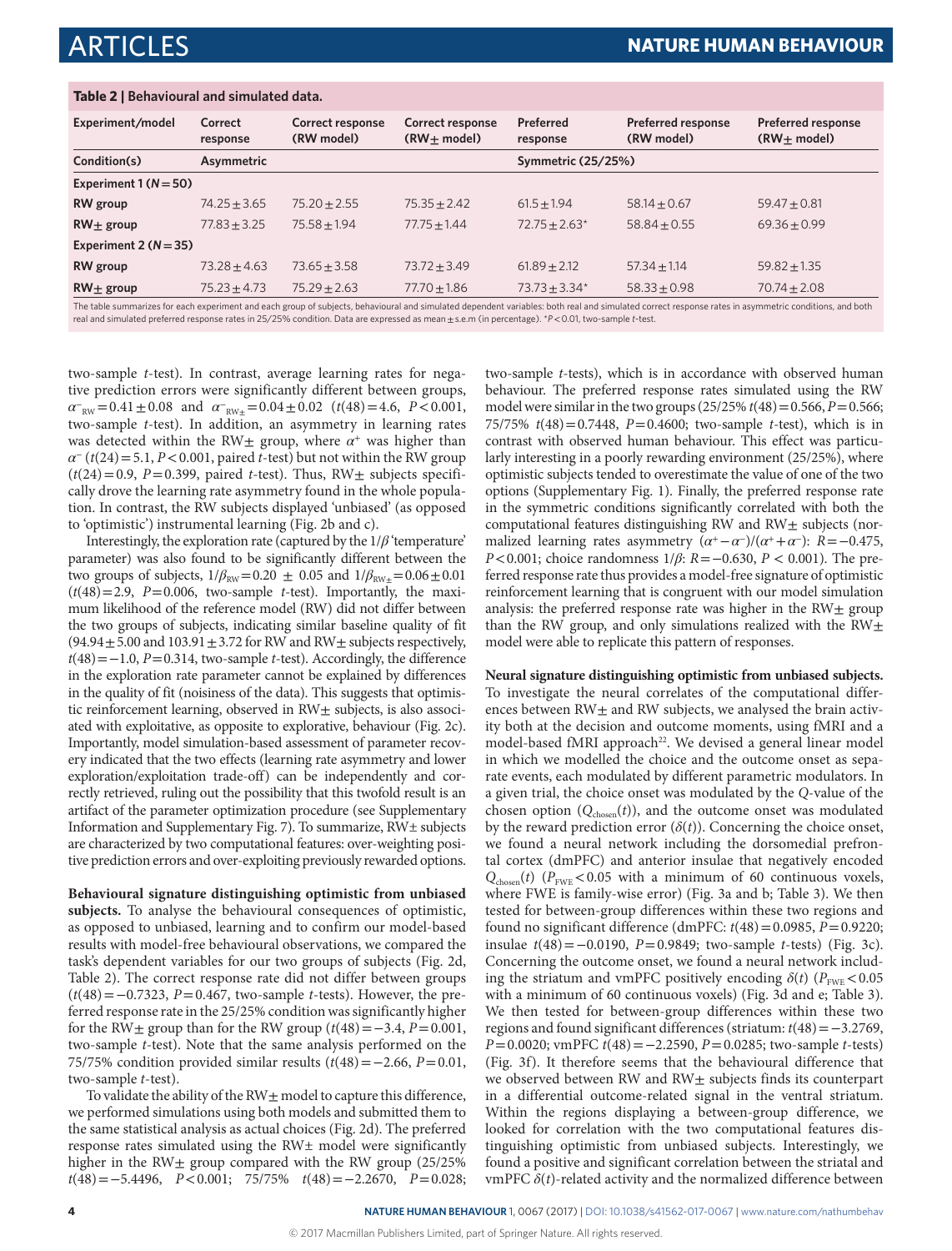# **NATURE HUMAN BEHAVIOUR** And the second second and the second articles of  $\Delta RTICLES$



<span id="page-4-0"></span>**Figure 3 | Functional signatures of the optimistic reinforcement learning. a**,**b**, Choice-related neural activity. Statistical parametric maps of blood oxygen level-dependent (BOLD) signal negatively correlating with the *Q*chosen(*t*) at the choice onset. Areas coloured in grey-to-black gradient on the axial glass brain and red-to-white gradient on the coronal slice show a significant effect (*P*< 0.001 corrected). **c**, Inter-individual differences. Histogram shows  $Q_{\text{chosen}}(t)$ -related signal change in dmPFC at the time of choice onset for both populations. Bars indicate the mean, and error bars indicate the s.e.m. \**P*< 0.05, unpaired *t*-tests. Data are taken from the first experiment (*N*= 50). **d**,**e**, Outcome-related neural activity. Statistical parametric maps of BOLD signal positively correlating with *δ*(*t*) at the outcome onset. Areas coloured in grey-to-black gradient on the axial glass brain and red-to-white gradient on the coronal slice show a significant effect (*P*< 0.001 corrected). **f**, Inter-individual differences. Histogram shows *δ*(*t*)-related signal change in the striatum at the time of reward onset for both populations. Bars indicate the mean, and error bars indicate the s.e.m. \*\**P*< 0.01 unpaired *t*-tests. Data are taken from the first experiment (*N*= 50). [*x, y, z*] coordinates are given in the MNI (Montreal Neurological Institute) space.

learning rates (striatum: *R*=0.4324, *P*=0.0017; vmPFC: *R*=0.3238, *P*=0.0218), but no significant difference between the same activity and 1/*β* (striatum: *R*=−0.130, *P*=0.366; vmPFC: *R*=−0.272,  $P=0.3665$ ), which suggests a specific link between this neural signature and the optimistic update.

**Optimistic reinforcement learning is robust across different outcome valences.** In the first experiment, getting nothing  $(60)$ was the worst possible outcome. It could be argued that optimistic reinforcement learning (that is, greater learning rate for positive than negative prediction errors:  $\alpha^+ > \alpha^-$ ) is dependent on the low negative motivational salience attributed to a neutral outcome and would not resist if negative prediction errors were accompanied by actual monetary losses. To confirm the independence of our results from outcome valence, in the second experiment the worst possible outcome was represented by a monetary loss (−€0.50), instead of reward omission  $(60)$  as in the first experiment.

First, the second experiment replicated the model comparison result of the first experiment. Group-level BIC analysis indicated that the RW $\pm$  model again explains the behavioural data better than the RW model (BIC<sub>RW</sub> = 97.6 ± 5.9, BIC<sub>RW±</sub> = 89.8 ± 6.0), even after accounting for its additional degree of freedom  $(t(34)=2.6414,$ *P*=0.0124, paired *t*-test [\(Table 1](#page-2-1) and Supplementary Fig. 4a).

To confirm that the asymmetry of learning rates is not a peculiarity of our first experiment, in which the worst possible outcome ('bad news') was represented by a reward omission, we performed a two-way ANOVA, with experiment (1 and 2) as the between-subject factor and learning rate type  $(\alpha^+$  and  $\alpha^-)$  as the within-subject factor. The analysis showed no significant effect of experiment  $(F(1,83)=0.077, P=0.782)$  and no significant interaction between valence and experiment  $(F(1,83) = 3.01, P = 0.0864)$ , indicating that the two experiments were comparable, and, if anything, the effect size was bigger in the presence of punishments. Indeed, we found a significant main effect of valence  $(F(1,83)=29.03, P < 0.001)$ on learning rates. Accordingly, post-hoc tests revealed that *α*<sup>−</sup> was also significantly smaller than  $\alpha^+$  in the second experiment (*t*(34)=3.8639, *P* < 0.001 paired *t*-test) ([Fig. 4](#page-4-0)f). These results confirm that optimistic reinforcement learning is not particular to situations involving only rewards but is still maintained in situations involving both rewards and punishments.

### **Discussion**

We found that, in a simple instrumental learning task involving neutral visual stimuli associated to actual monetary rewards, participants preferentially updated option values following betterthan-expected outcomes, compared with worse-than-expected outcomes. This learning asymmetry was replicated in two experiments and proved to be robust across different conditions. Our results support the hypothesis that the good news/bad news effect stands as a core psychological process generating and maintaining unrealistic optimis[m9](#page-8-2) . In addition, our study shows that this is not specific to probabilistic belief updating, and that the good news/bad news effect can parsimoniously be considered as an amplification of a primary instrumental learning asymmetry. In other terms, following recently proposed nomenclature<sup>10</sup>, we found that asymmetric update applies to 'prediction errors' and not only to 'estimation errors', as reported in previous studies<sup>10</sup>. Recently, a debate emerged over whether the good news/bad news effect is an artifact due to the absence of positive life events and uncontrolled baseline event probabilities in the belief updating task<sup>23,24</sup>. Our results add to this debate by showing that the learning asymmetry persists in the presence of actual positive outcomes and controlled outcome probabilities.

The asymmetric model  $(RW<sub>±</sub>)$  included two different learning rates following positive and negative prediction errors, and we found the 'positive' learning rate to be higher than the 'negative' on[e25,](#page-8-14)[26](#page-8-15). When comparing RW± ('optimists') and RW ('unbiased') subjects, we found that the former had a significantly reduced negative learning rate. Thus, the good news/bad news effect seems to come not from overemphasizing positive prediction errors, but from underestimating negative ones. This is congruent with recent studies, in which optimism was related to reduced coding of undesirable information in the frontal cortex (right inferior frontal gyrus)<sup>[8](#page-8-1)</sup>, depression was linked to enhanced learning from bad news<sup>13</sup>, and dopamine<sup>27</sup>, as well as younger age<sup>12</sup>, was related to diminished belief updating after the reception of negative information. However, since the RW± ('optimists') and RW ('unbiased') subjects also differed in the exploration rate, interpretations based on the absolute value of the learning rate, should be made with care.

The fact that the learning asymmetry was replicated when the negative prediction errors ('bad news) were associated with both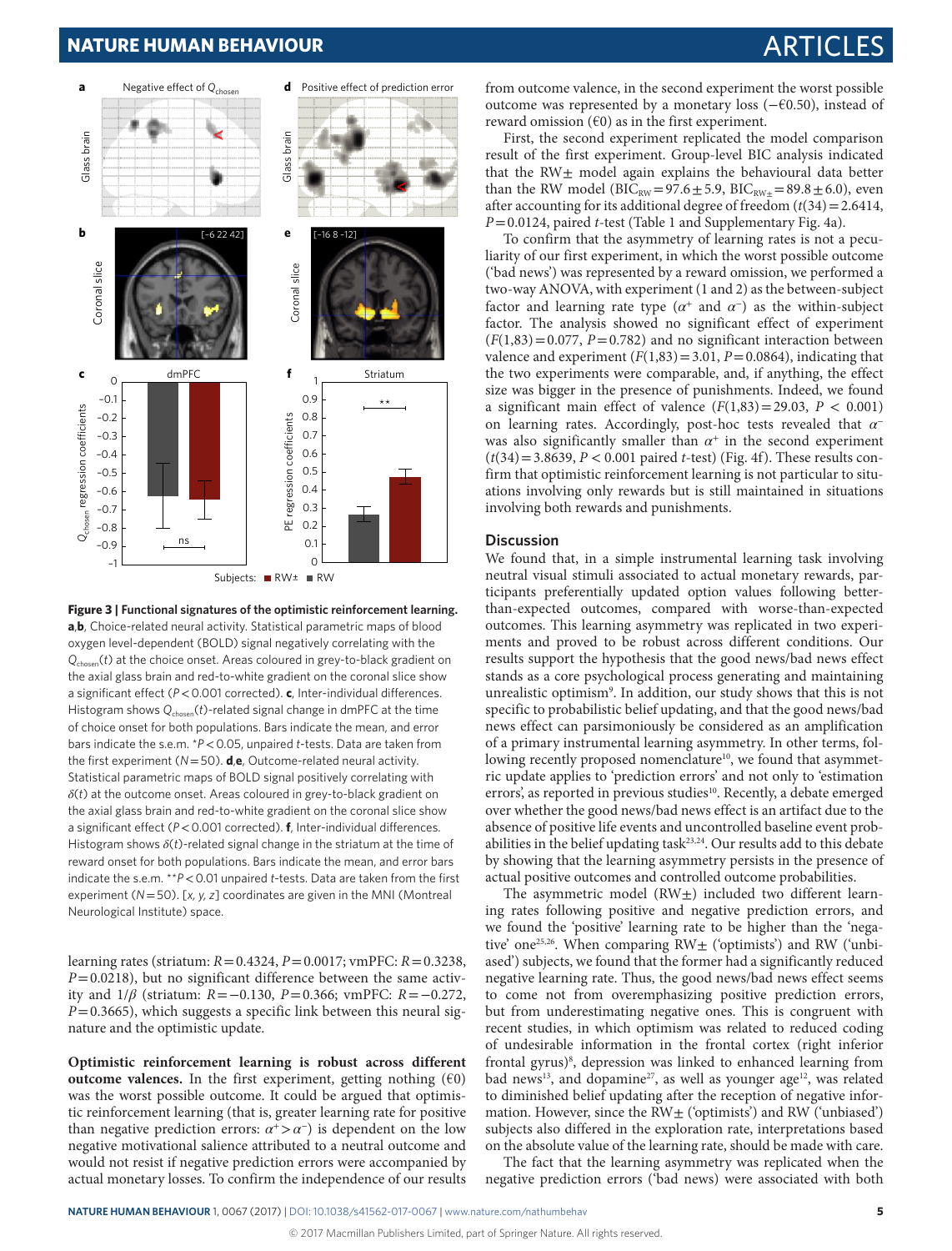# <span id="page-5-0"></span>**Table 3 | Activation table.**

| Variable                                                                                      |  | <b>Chosen option value</b><br>(negative correlation) |      |         |                 |  |  |  |
|-----------------------------------------------------------------------------------------------|--|------------------------------------------------------|------|---------|-----------------|--|--|--|
| <b>Region (AAL)</b>                                                                           |  | Coordinates<br>[x y z]                               |      | t value | Cluster<br>size |  |  |  |
| Insula (left)                                                                                 |  | $-30,22-8$                                           | 7.15 |         | 131             |  |  |  |
| Insula (right)                                                                                |  | $3424 - 6$                                           | 6.76 |         | 147             |  |  |  |
| Superior parietal gyrus                                                                       |  | $-20 - 6654$                                         |      | 6.56    | 112             |  |  |  |
| Angular gyrus                                                                                 |  | $40 - 4844$                                          |      | 6.52    | 288             |  |  |  |
| Superior frontal gyrus/medial                                                                 |  | $-62242$                                             |      | 5.99    | 116             |  |  |  |
| Variable                                                                                      |  | <b>Prediction error</b><br>(positive correlation)    |      |         |                 |  |  |  |
| <b>Region (AAL)</b>                                                                           |  | Coordinates<br>[x y z]                               |      | t value | Cluster<br>size |  |  |  |
| Putamen                                                                                       |  | $-168 - 12$                                          |      | 11.02   | 1137            |  |  |  |
| Calcarine fissure                                                                             |  | $2 - 84 - 4$                                         |      | 10.7    | 1346            |  |  |  |
| Median cingulate                                                                              |  | $0 - 3636$                                           |      | 10.17   | 1533            |  |  |  |
| Caudate                                                                                       |  | $106 - 10$                                           |      | 10.15   | 984             |  |  |  |
| Anterior cingulate                                                                            |  | $-646-4$                                             |      | 9.56    | 911             |  |  |  |
| Angular gyrus                                                                                 |  | $-50 - 4456$                                         |      | 7.68    | 103             |  |  |  |
| Superior frontal gyrus/dorsolateral                                                           |  | $-183852$                                            |      | 6.7     | 167             |  |  |  |
| Angular gyrus                                                                                 |  | $-40 - 7438$                                         |      | 6.63    | 219             |  |  |  |
| Inferior frontal gyrus/triangular part                                                        |  | $-443210$                                            |      | 6.54    | 165             |  |  |  |
| Cerebellum                                                                                    |  | $22 - 76 - 18$                                       |      | 6.41    | 62              |  |  |  |
| FWE < 0.05, whole brain corrected and 60 minimum voxels. AAL, automatic anatomical labelling. |  |                                                      |      |         |                 |  |  |  |

reward omissions (experiment 1) and monetary punishments (experiment 2) indicates that our results cannot be interpreted as a consequence of different processing of outcome values<sup>28</sup>. In other words, the learning asymmetry is not driven by the valence of the outcome but by the valence of the prediction error.

In principle, RW± subjects could have displayed both an optimistic and a pessimistic update, meaning that the ∆BIC is not — a priori — a measure of optimism. However, in the light of our results, this metric was a posteriori associated with the good news/bad news effect at the individual level. Categorizing subjects based on the ∆BIC, instead of the learning rate difference, has the advantage that the learning rate difference can take positive and negative values in RW subjects, but this difference merely captures noise, because it is not justified by model comparison. Our subject categorization was further supported by unsupervised Gaussian-mixtures analysis, which indicated that (1) two clusters explained the data better than one cluster and that (2) the two clusters corresponded to positive and negative ∆BIC respectively. The combination of individual model comparison with clustering techniques may represent a useful practice for computational phenotyping and for investigating cognitive differences between individuals<sup>29</sup>.

A higher learning rate for positive compared with negative prediction errors was not the only computational metric distinguishing optimistic from unbiased subjects. In fact, we also found that optimistic subjects had a greater tendency to exploit a previously rewarded option, as opposed to unbiased subjects who were more prone to explore both options. Importantly, the higher stochasticity of unbiased subjects was associated neither with lower performance in the asymmetrical conditions, nor with a lower baseline quality of fit, as measured by the maximum likelihood. This overexploitation tendency was particularly striking in the symmetrical 25/25% condition, in which both options are poorly rewarding compared with the average task reward rate.

Whereas some previous studies suggest that optimists are more likely to explore and take risks (that is, they are entrepreneurs) $30$ , we found an association between optimistic learning and higher propensity to exploit. Indeed, the tendency to ignore negative feedback about chosen options was linked to considering a previously rewarded option better than it is, and hence to stick to this preference. A possible link between optimism and such 'conservatism' is not new; it can be dated back to Voltaire's work *Candide ou l'Optimisme*, where the belief of 'living in the best of all possible worlds' was consistently associated with a strong rejection and condemnation of progress and explorative behaviour. In the words of the eighteenth-century philosopher<sup>31</sup>:

"Optimism," said Cacambo, "What is that?" "Alas!" replied Candide, "It is the obstinacy of maintaining that everything is best when it is worst."

Such optimism bias has been recently recognized as an important psychological factor that helps to maintain inaction over pressing social problems, such as climate change<sup>32</sup>.

Recent studies have investigated the neural implementation of the good news/bad news effect when analysed in the context of probabilistic belief updating. At the functional level, decreased belief updating after worse-than-expected information has been associated with a reduced neural activity in the right inferior prefrontal gyrus<sup>8</sup>. Subsequent studies from the same group also showed that boosting dopaminergic function increases the good news/bad news effect and that this bias is correlated with striatal white matter connectivity, suggesting a possible role for the brain reward system $14,33$ . In agreement with this, a more recent study showed differences in the reward system, including the striatum and the vmPF $C<sup>34</sup>$ . Consistent with these results, we found that reward prediction error encoded in the brain reward network, including the striatum (mostly its ventral parts) and the vmPFC, was higher in optimistic than in unbiased subjects. Replicating previous findings, we also found a neural network, encompassing the dmPFC and the anterior insula, that negatively represented the chosen option value<sup>35,36</sup>. When comparing the two groups, we found no difference between optimists and pessimists in these decision-related areas<sup>[37,](#page-8-27)[38](#page-8-28)</sup>. Our results suggest that at the neural level, outcome-related activity discriminates between optimistic and unbiased subjects. Remarkably, by identifying functional differences between the two groups, our imaging data corroborate our model comparison-based classification of subject (neurocomputational phenotyping).

In our fMRI task, the outcome values ( $60.50$  or  $60$ ) and the prediction error signs (positive and negative) were coincident. This feature of the design undermines our capability to properly assess whether the observed neural difference is driven by a difference in outcome or prediction error encoding. Future research, involving paradigms in which outcome values and prediction error signs are orthogonalized, is needed to address this question. An important question is unanswered by our study and remains to be addressed. Although our results clearly show an asymmetry in the learning process, we cannot decide whether the learning process itself involves the representational space of values or that of probabilities. This question is related to the broader debate over whether the reinforcement or the Bayesian learning framework better captures learning and decision-making: two views that have been hard to disentangle, because of largely overlapping predictions, both at the behavioural and neural levels<sup>39-41</sup>. At this stage, our results cannot establish whether this optimistic bias is a valuation or a confirmation bias. In other terms, do subjects preferentially learn from positive prediction error because of its valence or because a positive prediction error 'confirms' the choice subjects just made? Future studies, decoupling valence from choice, are required to disentangle these two hypotheses.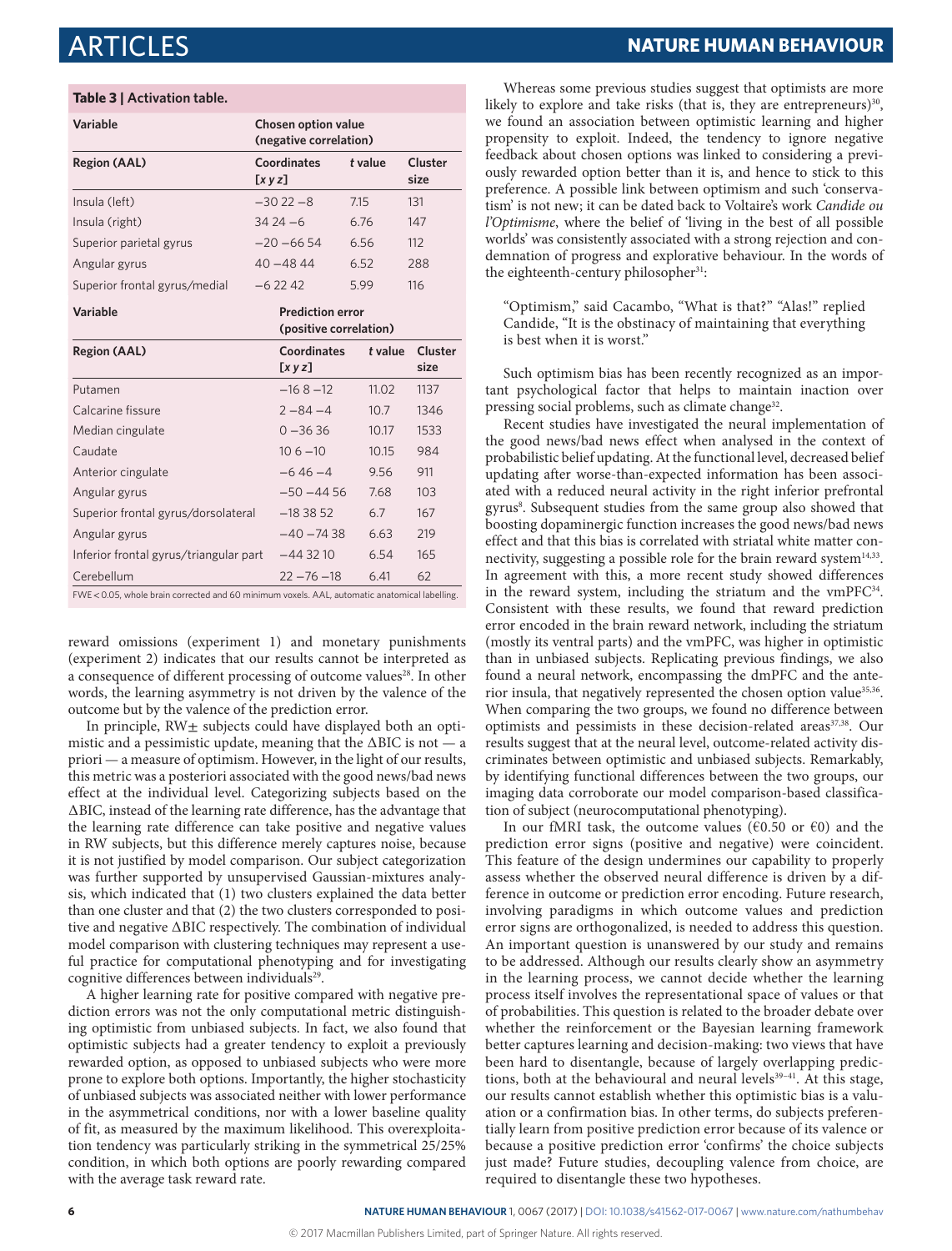# **NATURE HUMAN BEHAVIOUR** And the second second second second and  $\overline{ARTICLES}$



**Figure 4 | Robustness of optimistic reinforcement learning.** Histograms show the learning rates following positive prediction errors (*α*<sup>+</sup>) and negative prediction errors (*α*<sup>−</sup>), in experiment 1 (*N*= 50) and experiment 2 (*N*= 35). Experiment 1's worst outcome was getting nothing (€0). Experiment 2's worst outcome was losing money (−€0.50). Bars indicate the mean, and error bars indicate the s.e.m. \*\*\**P*< 0.001, paired t-tests.

It is worth noting that whereas some previous studies reported similar findings $42,43$  $42,43$ , another study reported the opposite pattern $44$ . The difference between that study and ours might rely on the fact that the former involved Pavlovian conditioning<sup>44</sup>. It may therefore be argued that optimistic reinforcement learning is specific to instrumental (as opposite to Pavlovian) conditioning.

A legitimate question is why such learning bias has survived the course of evolution. An obvious answer is that being (unrealistically) optimistic is or has been, at least in certain conditions, adaptive, meaning that it confers an advantage. Consistent with this idea, in everyday life, dispositional optimism<sup>45</sup> has been linked to better global emotional well-being, interpersonal relationships or physical health. Optimists are less likely, for instance, to develop coronary heart disease<sup>46</sup>, and they have a broader social network<sup>47</sup> and are less subject to distress when facing adversity<sup>45</sup>. Over-confidence in one's own abilities has been shown to be associated with higher performance in competitive games<sup>48</sup>. Such advantages of dispositional optimism could explain, at least in part, the pervasiveness of an optimistic bias in humans. Concerning the specific context of optimistic reinforcement learning, a recent paper<sup>49</sup> showed that in certain conditions (low rewarding environments), an agent learning asymmetrically in an optimistic manner (that is, with a higher learning rate for positive than for negative feedback) objectively outperforms another 'unbiased' agent in a simple probabilistic learning task. Thus, before any social, well-being or health consideration, it is normatively advantageous (in certain contingencies) to take more account of positive feedback than negative feedback. A possible explanation for an asymmetric learning system is, therefore, that the conditions identified in ref.<sup>49</sup> closely resemble the statistics of the natural environment that shaped the evolution of our learning system.

Finally, when reasoning about the adaptive value of optimism, a crucial point to consider is the inter-individual variability of unrealistic optimism<sup>8,12-14</sup>. As social animals, humans face both private and collective decision-making problems<sup>50</sup>. An intriguing possibility is that multiple 'sub-optimal' reinforcement learning strategies are maintained in the natural population to ensure an 'optimal' learning repertoire, flexible enough to solve, at the group level, the value learning and exploration–exploitation trade-off<sup>51</sup>. This hypothesis needs to be formally addressed using evolutionary simulations.

To conclude, our findings shed light on the nature of the good news/bad news effect and therefore on the mechanistic origins of unrealistic optimism. We suggest that optimistic learning is not specific to 'high-level' belief updating but a particular consequence of a more general 'low-level' instrumental learning asymmetry, which is associated to enhanced prediction error encoding in the brain reward system.

# **Methods**

**Subjects.** The first dataset (*N*=50) served as a cohort of healthy control subjects in a previous clinical neuroimaging stud[y16.](#page-8-7) The second dataset involved the recruitment of new subjects  $(N=35)$ . The local ethics committees approved both experiments. All subjects gave written informed consent before inclusion in the study, and the study was carried out in accordance with the declaration of Helsinki (1964, revised 2013). In both studies, the inclusion criteria were being older than 18years and having no history of neurologic or psychiatric disorders. In experiments 1 and 2, ratios of men to women were 27/23 and 20/15, respectively, and the age means were  $27.1 \pm 1.3$  and  $23.5 \pm 0.7$ , respectively (expressed as mean  $\pm$  s.e.m). In the first experiment, subjects believed that they would be playing for real money; the final pay-off was rounded up to a fixed amount of €80 for every participant. In the second experiment, subjects were paid the exact amount of money earned in the learning task, plus a fixed amount (average pay-off  $£15.70 \pm 7.60$ ).

**Behavioural task and analyses.** Subjects performed a probabilistic instrumental learning task described previously<sup>17</sup> [\(Fig. 1a\)](#page-1-0). Briefly, the task involved choosing between two cues that were associated with stationary reward probability (25% or 75%). There were four pairs of cues, randomly constituted and assigned to the four possible combinations of probabilities (25/25%, 25/75%, 75/25% and 75/75%). Each pair of cues was presented 24 times, and each trial lasted on average 7s. Subjects were encouraged to accumulate as much money as possible and were informed that some cues would result in a win more often than others (the instructions have been published in the appendix of the original study<sup>[17](#page-8-40)</sup>). Subjects were given no explicit information on reward probabilities, which they had to learn through trial and error. The positive outcome reward was winning money ( $+60.50$ ); the negative outcome was getting nothing  $(60)$  in the first experiment and losing money (−€0.50) in the second experiment. Subjects made their choice by pressing left or right (L or R) response buttons with a left- or right-hand finger. Two given cues were always presented together, thus forming a fixed pair (choice context).

Regarding pay-off, learning mattered only for pairs with unequal probabilities (75/25% and 25/75%). As dependent variable, we extracted the correct response rate in asymmetric conditions (the left response rate for the 75/25% pair and the right response rate for the 25/75% pair) ([Fig. 1b](#page-1-0)). In symmetrical reward probability conditions, we calculated the 'preferred response rate'. The preferred response was defined as the most chosen option: that is, chosen by the subject in more than 50% of the trials. This quantity is therefore, by definition, greater than 50%. The analyses focused on the preferred choice rate in the low-reward condition (25/25%), for which standard models predict a greater frequency of negative prediction errors. Behavioural variables were compared within-subjects using a paired two-tailed *t*-test and between-subjects using a two-sample, two-tailed *t*-test. Interactions were assessed using ANOVA.

**Computational models.** We fitted the data with reinforcement learning models. The model space included a standard Rescorla–Wagner model (or *Q-*learning[\)19](#page-8-8)[,20](#page-8-9) (hereafter referred to as RW) and a modified version of the latter accounting differentially for learning from positive and negative prediction errors (hereafter referred to as  $RW_{\pm}$ )<sup>26,43</sup>. For each pair of cues, the model estimates the expected values of left and right options,  $Q_L$  and  $Q_R$ , on the basis of individual sequences of choices and outcomes. These *Q*-values essentially represent the expected reward obtained by taking a particular option in a given context. In the first experiment, which involved only reward and reward omission, *Q*-values were set at €0.25 before learning, corresponding to the a priori expectation of 50% chance of winning  $\mathsf{60.50}$  plus a 50% chance of getting nothing. In the second experiment, which involved reward and punishment, *Q*-values were set at €0 before learning, corresponding to the a priori expectation of 50% chance of winning  $€0.50$  plus 50% chance of losing €0.50. These priors on the initial *Q*-values are based on the fact that subjects were explicitly told in the instruction that no symbol was deterministically associated to either of the two possible outcomes, and that subjects were exposed to the average task outcome during the training session. Further control analyses, using post-training ('empirical') initial *Q*-values, were performed and are presented in the Supplementary Information and Supplementary Figure 6. After every trial *t*, the value of the chosen option (for example L) was updated according to the following rule:

$$
Q_{L}(t+1) = Q_{L}(t) + \alpha \delta(t)
$$
\n(1)

In equation (1),  $\delta(t)$  was the prediction error, calculated as:

$$
\delta(t) = R(t) - Q_{\rm L}(t) \tag{2}
$$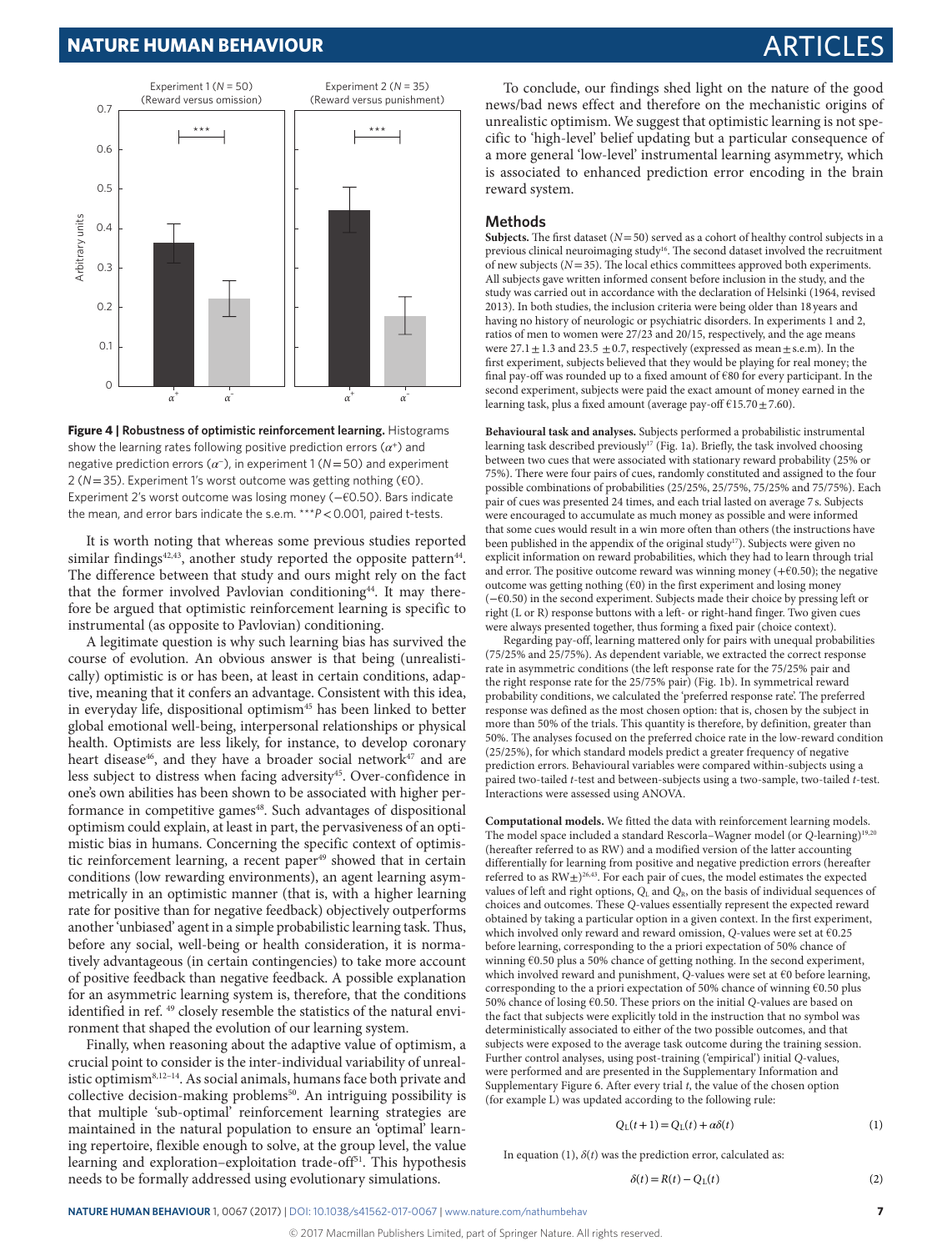and *R*(*t*) was the reward obtained as an outcome of choosing L at trial *t*. In other words, the prediction error  $\delta(t)$  is the difference between the expected reward  $Q_1(t)$  and the actual reward *R*(*t*). The reward magnitude *R* was +0.5 for winning €0.50, 0 for getting nothing, and −0.5 for losing €0.50. The learning rate, *α*, is a scaling parameter that adjusts the amplitude of value changes from one trial to the next. Following this rule, option values are increased if the outcome is better than expected and decreased in the opposite case, and the amplitude of the update is similar following positive and negative prediction errors.

The modified version of the *Q*-learning algorithm (RW±) differs from the original one (RW) by its updating rule for *Q* values, as follows:

$$
Q_{L}(t+1) = Q_{L}(t) + \frac{\alpha^{+}\delta(t)}{\alpha^{-}\delta(t)} \quad \text{if } \delta(t) > 0 \tag{3}
$$

The learning rate  $\alpha^+$  adjusts the amplitude of value changes from one trial to the next when prediction error is positive (when the actual reward  $R(t)$  is better than the expected reward  $QL(t)$ ), and the second learning rate  $\alpha$ <sup>−</sup> does the same when prediction error is negative. Thus, the RW $\pm$  model allows the amplitude of the update to be different following positive ('good news') and negative ('bad news') prediction errors and permits us to account for individual differences in the way that subjects learn from positive and negative experience. If both learning rates are equivalent,  $\alpha$  + =  $\alpha$ <sup>−</sup>, the RW± model equals the RW model. If  $\alpha$  + >  $\alpha$ <sup>−</sup>, subjects learn more from positive than negative events. We refer to this case as optimistic reinforcement learning. If  $\alpha^+ < \alpha^-$ , subjects learn more from negative than positive events. We refer to this case as pessimistic reinforcement learning [\(Fig. 2b\)](#page-2-0).

Finally, given the *Q*-values, the associated probability (or likelihood) of selecting each option was estimated by implementing the softmax rule for choosing L, which is as follows:

$$
P_{\rm L}(t) = e^{(Q_{\rm L}(t)\beta)} / (e^{(Q_{\rm L}(t)\beta)} + e^{(Q_{\rm L}(t)\beta)})
$$
\n(4)

This is a standard stochastic decision rule that calculates the probability of selecting one of a set of options according to their associated values. The temperature, *β*, is another scaling parameter that adjusts the stochasticity of decision-making and by doing so controls the exploration–exploitation trade-off.

**Model comparison.** We optimized model parameters by minimizing the negative log-likelihood of the data given different parameters settings using Matlab's fmincon function, as previously described<sup>52</sup>. Additional parameter recovery analyses based on model simulations show that our parameter optimization procedure correctly retrieves the values of parameters (Supplementary Information and Supplementary Fig. 7). Negative log-likelihoods (LLmax) were used to compute at the individual level (random effects) the Bayesian information criterion for each model as follows:

$$
BIC = \log(n_{\text{trials}})df + 2LLmax
$$
 (5)

Where df represent the degrees of freedom (that is, the number of free parameters) of the model. We then computed the inter-individual average BIC in order to compare the quality of fit of the two models, while accounting for their difference in complexity. The intra-individual difference in BIC  $(\Delta BIC = BIC<sub>RW</sub> - BIC<sub>RW±</sub>)$  was also computed in order to categorize subjects into two groups [\(Fig. 2a](#page-2-0)): RW± subjects (those whose ∆BIC is positive) are better explained by the RW± model; RW subjects (whose ∆BIC is negative) are better explained by the RW model. We note that lower BIC indicated better fit. We also calculated the model exceedance probability and the model expected frequency based on the BIC as an approximation of the model evidence [\(Table 1\)](#page-2-1). Individual BIC values were fed into the mbb-vb-toolbox, a procedure that estimates the expected frequencies and the exceedance probability for each model within a set of models, given the data gathered from all participants. Exceedance probability (denoted XP) is the probability that a given model fits the data better than all other models in the set.

The model parameters ( $\alpha^+$ ,  $\alpha^-$  and  $1/\beta$ ) were also compared between the two groups of subjects. Learning rates were compared using a mixed ANOVA with group (RW versus  $RW_{\pm}$ ) as a between-subject factor and learning rate type (+ or −) as a within-subject factor. The temperature was compared using a two-sample, two-tailed *t*-test. The normalized learning rates asymmetry  $(\alpha^+ - \alpha^-)/(\alpha^+ + \alpha^-)$  was also computed as a measure of the good news/bad news effect and used to assess correlation with behavioural and neural data.

**Subject classification.** Subjects were classified based on the ∆BIC, which is the intra-individual difference in BIC between the RW and RW± model. While controlling for model parsimony, positive value indicates that the RW $\pm$  better fits the data; negative value indicates the RW model better fit. The cut-off of ∆BIC=0 is a priori meaningful because it indicates the limit beyond which there is enough (Bayesian) evidence to consider that a given subject's behaviour corresponds to a more complex model involving two learning rates. We also validated the ∆BIC=0 cut-off a posteriori with unsupervised clustering. We fitted Gaussian mixed distributions to individual ∆BICs (*N*=85, corresponding to the two experiments) using Matlab function gmdistribution.m. The analysis

indicated that two clusters explain the variance significantly better than one cluster  $(k=1, BIC = 716.4; k=2, BIC = 635.6)$ . The two clusters largely corresponded to subjects with negative ( $N=40$ , min=−6.4; mean=−3.6, max=−0.9) and positive ∆BIC (*N*=45, min=−0.5, mean=15.7, max=60.6). The two clusters differed in both the normalized difference in learning rates  $(0.14 \text{ versus } 0.73; t(83)=7.2,$ *P*<0.001) and exploration rate (0.32 versus 0.09; *t*(83)=7.2, *P*=0.006).

**Model simulations.** We also analysed the models' generative performance by means of model simulations. For each participant, we devised a virtual subject, represented by a set of individual best-fitting parameters. Each virtual subject dataset was obtained averaging 100 simulations, to avoid any local effect of the individual history of choice and outcome. The model simulations included all task conditions. The evaluation of generative performances involved the assessment of the 'winning model's' ability to reproduce the key behavioural effect of the data, relative to the 'losing model'. Unlike Bayesian model comparison, model simulation comparison is bounded to a particular behavioural effect of interest (in our case the preferred response rate). The model simulation analysis, which is focused on the evidence against the losing model, is complementary to the Bayesian model comparison analysis, which is focused on the evidence in favour of the winning model (model falsification)<sup>[53,](#page-8-42)[54](#page-8-43)</sup>.

**Imaging data acquisition and analysis.** Subjects of the first experiment (*N* =50) performed the task during MRI scanning. T1-weighted structural images and T2\*-weighted echo planar images (EPIs) were acquired during the first experiment and analysed with the Statistical Parametric Mapping software (SPM8; Wellcome Department of Imaging Neuroscience, London, UK). Acquisition and preprocessing parameters have been extensively described previously<sup>16,[17](#page-8-40)</sup>. We refer to these publications for details about image acquisition and preprocessing.

**Functional magnetic resonance imaging analysis.** The fMRI analysis was based on a single general linear model. Each trial was modelled as having two time points, stimuli and outcome onsets. Each time point was regressed with a parameter modulator. Stimuli onset was modulated by the chosen option value,  $Q_{\text{chosen}}(t)$ ; outcome onset was modulated by the reward prediction error,  $\delta(t)$ . Given that different subjects did not implement the same model, the choice of the model used to generate the parametric regressors is not obvious. As the RW± and the RW models are nested and the RW± model was the group-level best-fitting model, we opted for using its parameters to generate the regressors. Note, however, that confirmatory analyses using, for each group, its best-fitting model's parameters lead to similar results. The parametric modulators were *z*-scored to ensure between-subject scaling of regression coefficients<sup>55</sup>. Linear contrasts of regression coefficients were computed at the subject level and compared against zero (one-sample *t*-test). Statistical parametric maps were threshold at  $P < 0.05$  with a voxel-level family-wise error correction and a minimum of 60 contiguous voxels. Whole brain analysis included both groups of subjects and led to the identification of functionally characterized neural networks used to define unbiased regions of interest (ROIs). The dmPFC and the insular ROIs were defined as the intersection of the voxels significantly correlating with  $Q<sub>chosen</sub>(t)$  and automatic anatomical labelling (AAL) masks of the medial frontal cortex (including the superior frontal gyrus, the supplementary motor area and the anterior medial cingulate) and the bilateral insula, respectively. The vmPFC and the striatal ROIs were defined as the intersection of the voxels significantly correlating with  $\delta(t)$  and AAL masks of the ventral prefrontal cortex (including the anterior cingulate, the gyrus rectus and the superior frontal gyrus, orbital part and medial orbital part) and the bilateral caudate and putamen, respectively. Within ROIs, the regression coefficients were compared between-group using a two-sample, two-tailed *t*-test.

**Data availability.** The behavioural data are available here: [https://dx.doi.](https://dx.doi.org/10.6084/m9.figshare.4265408.v1) [org/10.6084/m9.figshare.4265408.v1.](https://dx.doi.org/10.6084/m9.figshare.4265408.v1) The fMRI results are available here: [http://neurovault.org/collections/2195/.](http://neurovault.org/collections/2195/)

# Received 18 April 2016; accepted 10 February 2017; published 20 March 2017

### **References**

- <span id="page-7-0"></span>1. Burtt, E. A. *The English Philosophers from Bacon to Mill* (Modern Library, 1939).
- <span id="page-7-1"></span>Weinstein, N. D. Unrealistic optimism about future life events. *J. Pers. Soc. Psychol.* **39,** 806–820 (1980).
- 3. Shepperd, J. A., Klein, W. M. P., Waters, E. A. & Weinstein, N. D. Taking stock of unrealistic optimism. *Perspect. Psychol. Sci.* **8,** 395–411 (2013).
- 4. Shepperd, J. A., Waters, E. A., Weinstein, N. D. & Klein, W. M. P. A primer on unrealistic optimism. *Curr. Dir. Psychol. Sci.* **24,** 232–237 (2015).
- <span id="page-7-2"></span>5. Shepperd, J. A., Ouellette, J. A. & Fernandez, J. K. Abandoning unrealistic optimism: performance estimates and the temporal proximity of self-relevant feedback. *J. Pers. Soc. Psychol.* **70,** 844–855 (1996).
- <span id="page-7-3"></span>6. Waters, E. A. *et al.* Correlates of unrealistic risk beliefs in a nationally representative sample. *J. Behav. Med.* **34,** 225–235 (2011).